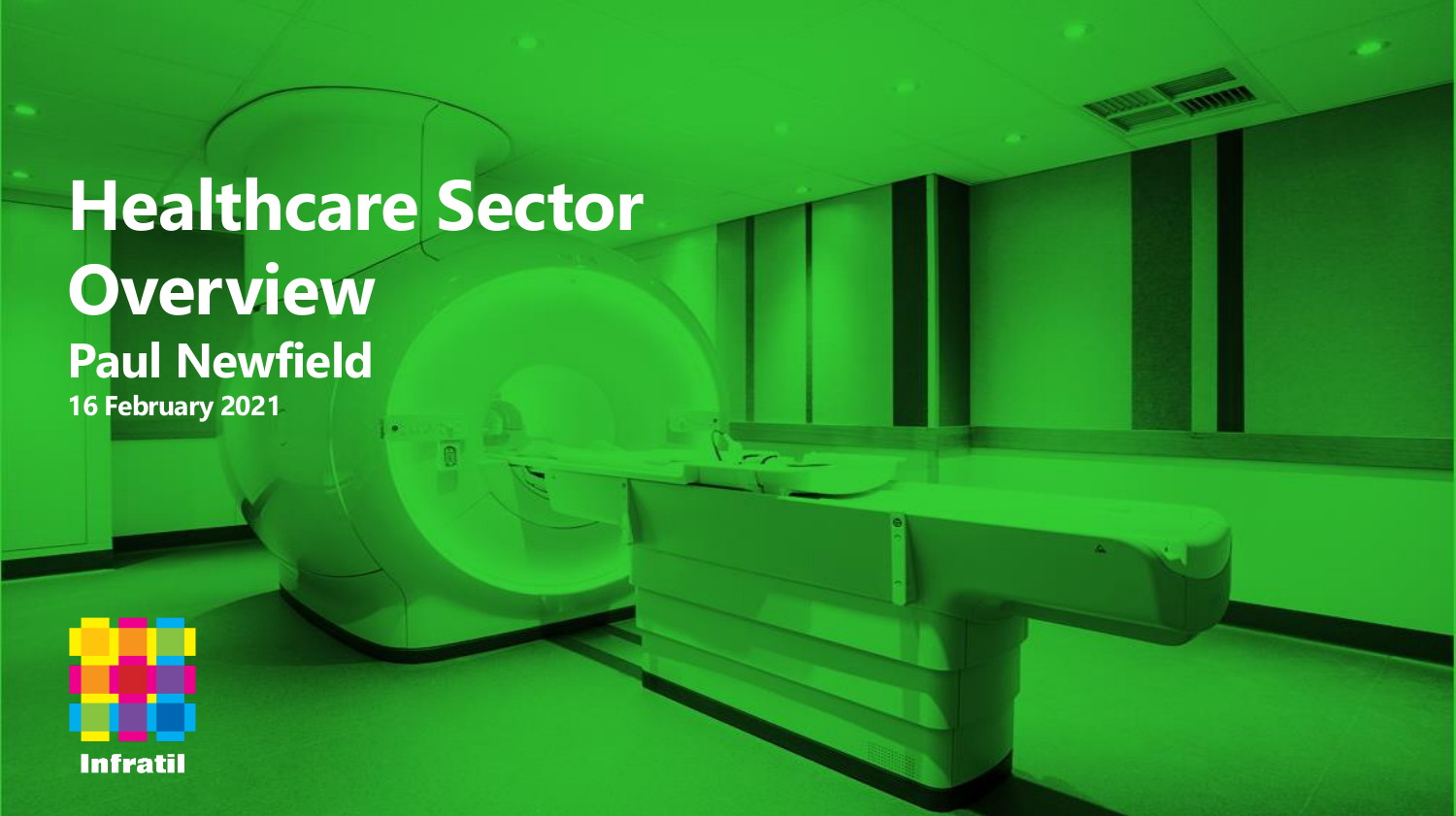# **Healthcare is an essential service globally A clear path to building a scale healthcare infrastructure platform**



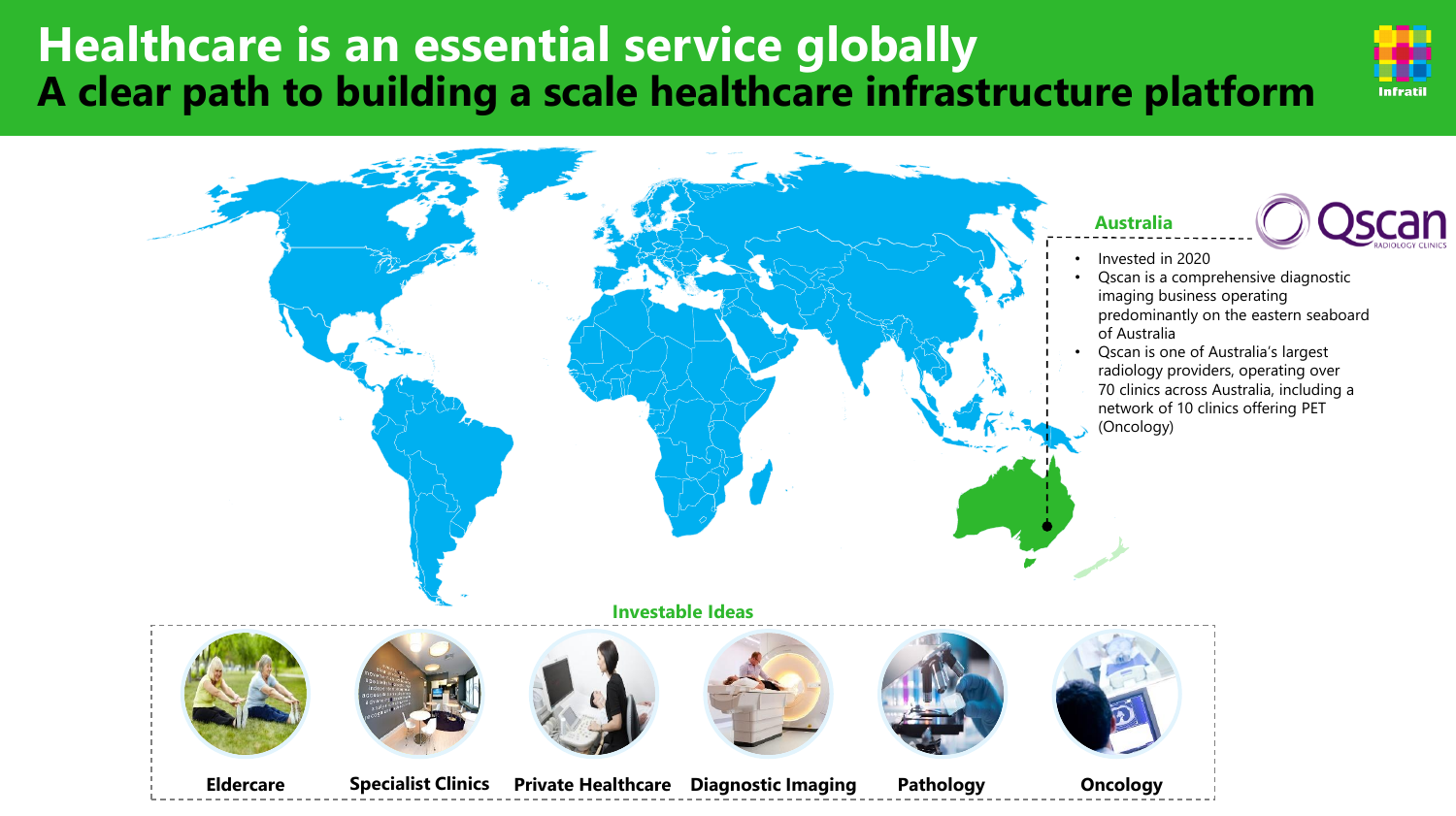# **We are getting older Addressing the needs of a growing and ageing population**



**Infratil**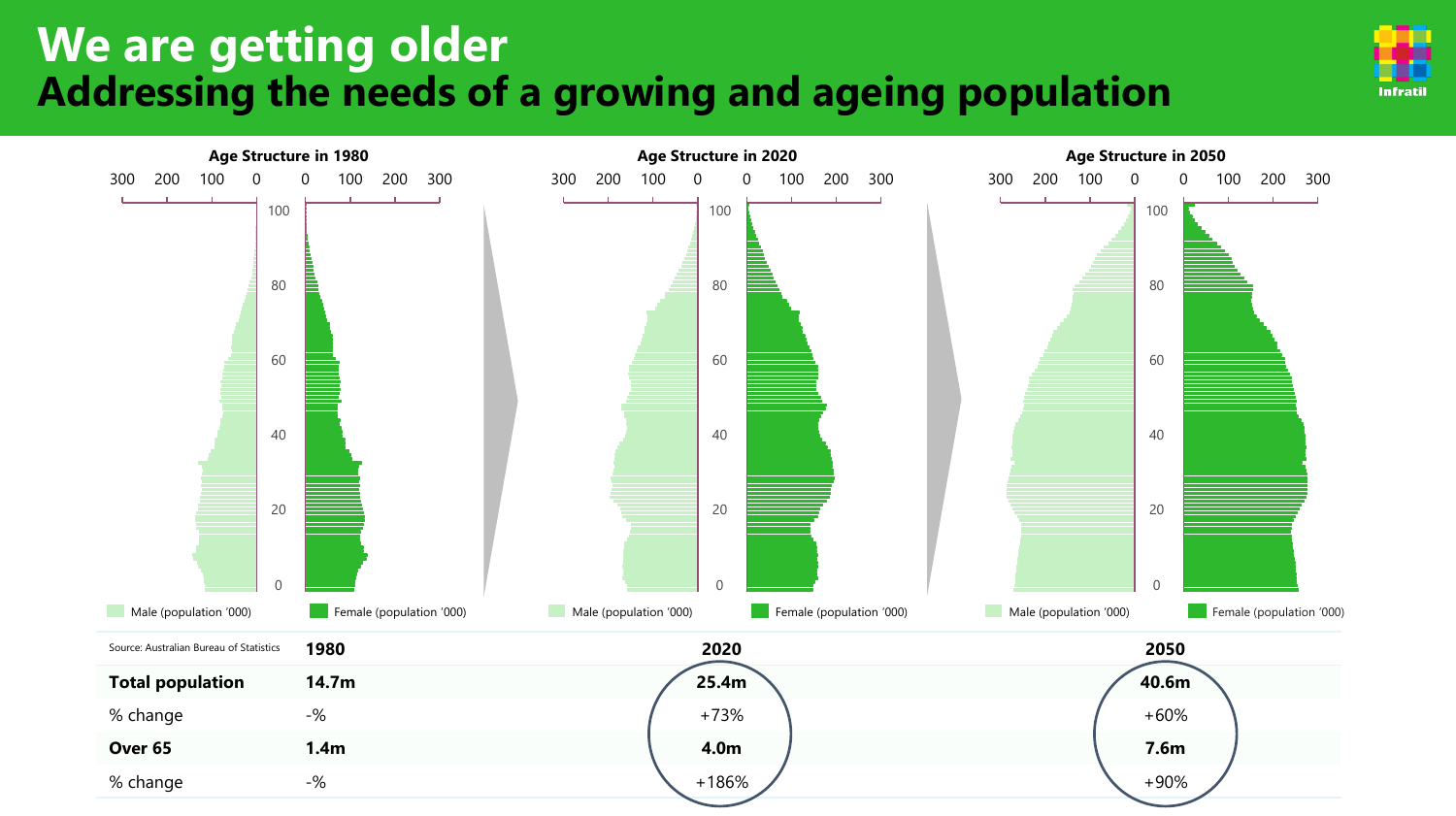## **As we get older, we get sicker Aging population results in increasing prevalence of chronic disease Infratil**

## **Proportion of Persons with one or more chronic diseases, 2017-18**



### **Estimated incidence rates of all cancers, by age at diagnosis and sex, 2019**



Source: Australian Institute of Health and Welfare (AIHW)

Source: Australian Bureau of Statistics, National Health Survey: First Results, 2017-18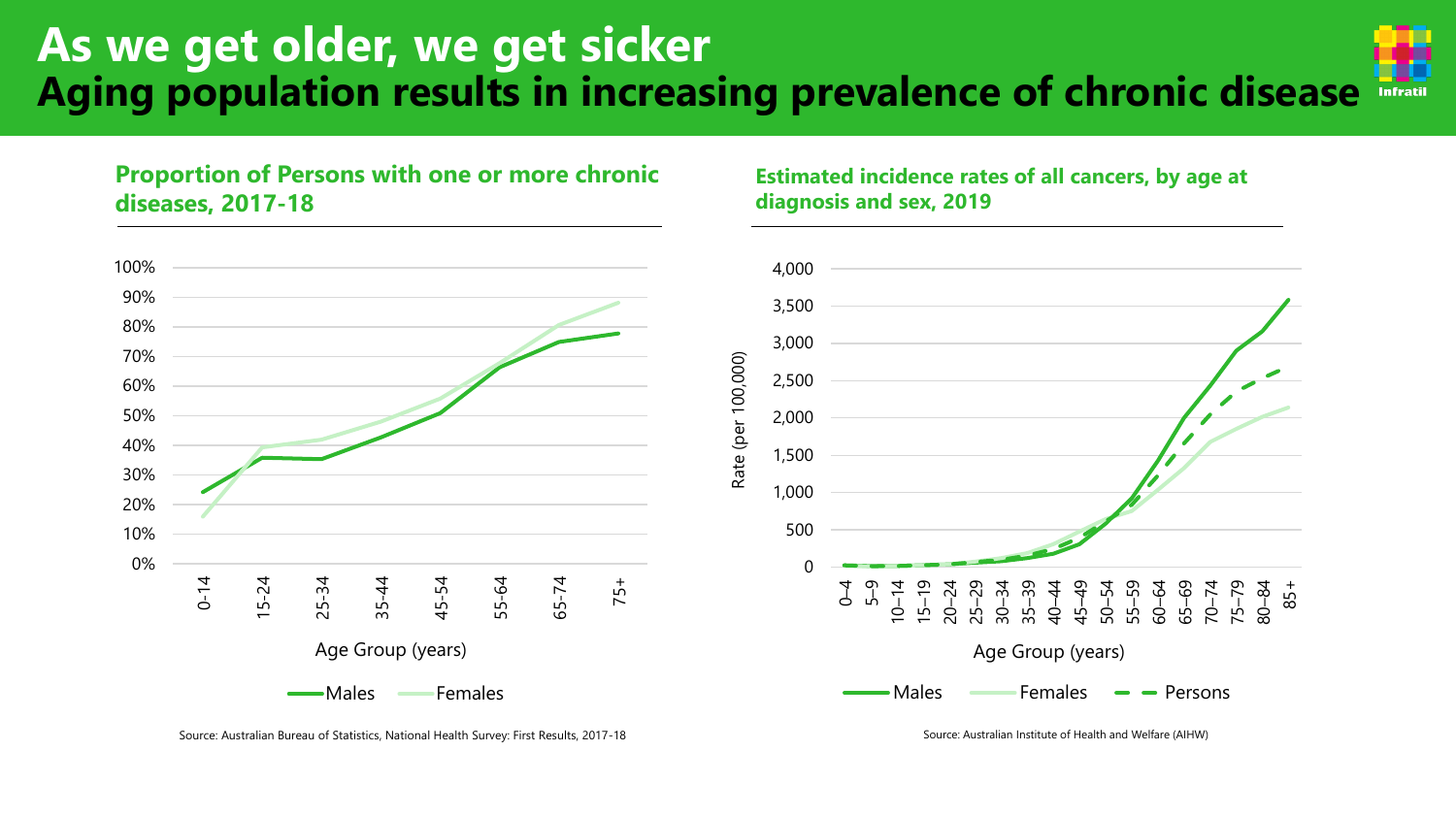# **As we get older and sicker, we spend more on healthcare Increasing the total healthcare system funding**

# **Infratil**

## **Forecast Growth in OECD Healthcare Expenditure**

% increase of Healthcare Expenditure as share of GDP (2015A-30F)

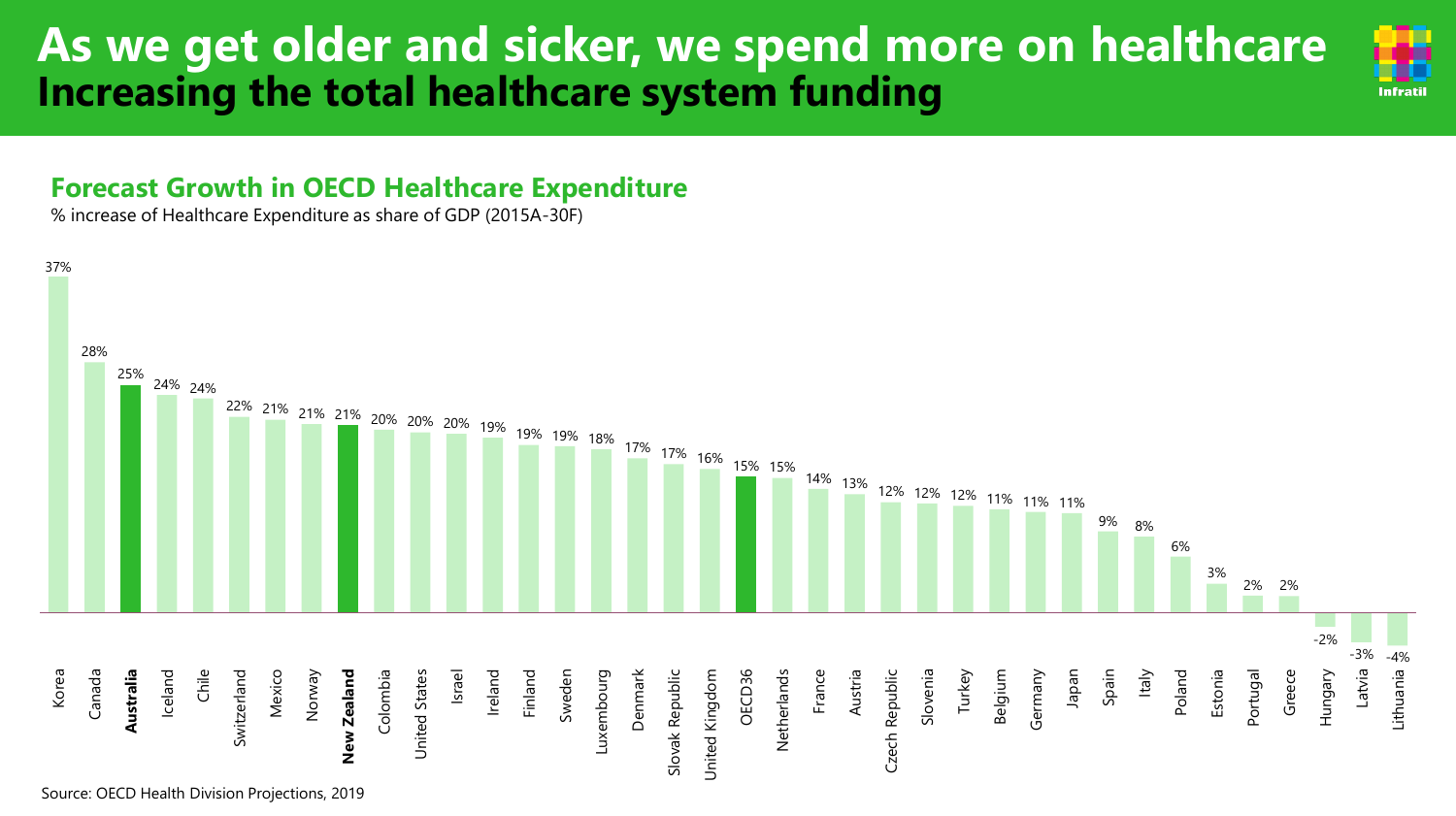**Making Infratil part of the solution Our investment criteria for the healthcare sector**

- $\checkmark$  Addresses a large and growing need
- Improves patient outcomes, increases system efficiency
- $\checkmark$  Strong barriers to entry, scale/network benefits
- $\checkmark$  Stable, supportive regulatory environment
- Aligned and engaged medical professionals

Reliable cashflows

Top line growth

Re-investment options

We believe that the stability of patient long-term capital can prioritise long-term initiatives, improve the quality of care received and enhance social outcomes

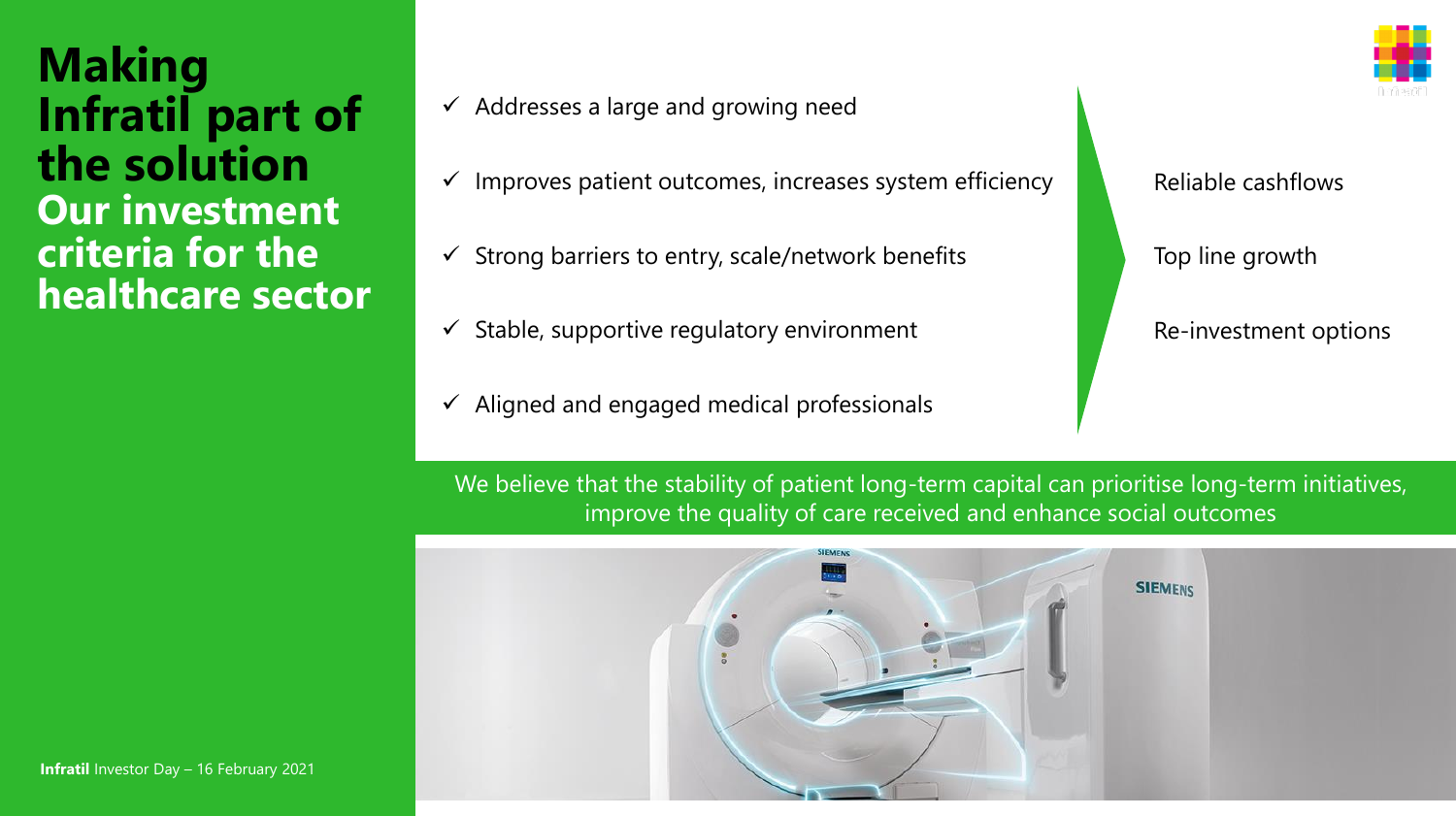**Managing Healthcare Sector risks Bringing the right operational experience to bear on a new sector for Infratil**

- Managing clinical risk & governance
- Doctor recruitment & retention
- IT-enablement & integration
- Best practice transfer across geographically dispersed clinic network

### **Sector-Specific Challenges Experienced Sector Specialists**



Founder and Former CEO of Integral Diagnostics (2002 – 2017)

**John Livingston**

*BAppSci (Med Rad), GradDipHSc (Edu), GradCertBus (Mgt), GAICD*



**Andrew Harrison** Founder, former CEO & non-executive Director of Capitol Health (2005 – June 2020)

*B.Commerce, Double Major in Commercial Law & Marketing* 

Willing to invest early in talent and technology to build a strong platform for growth